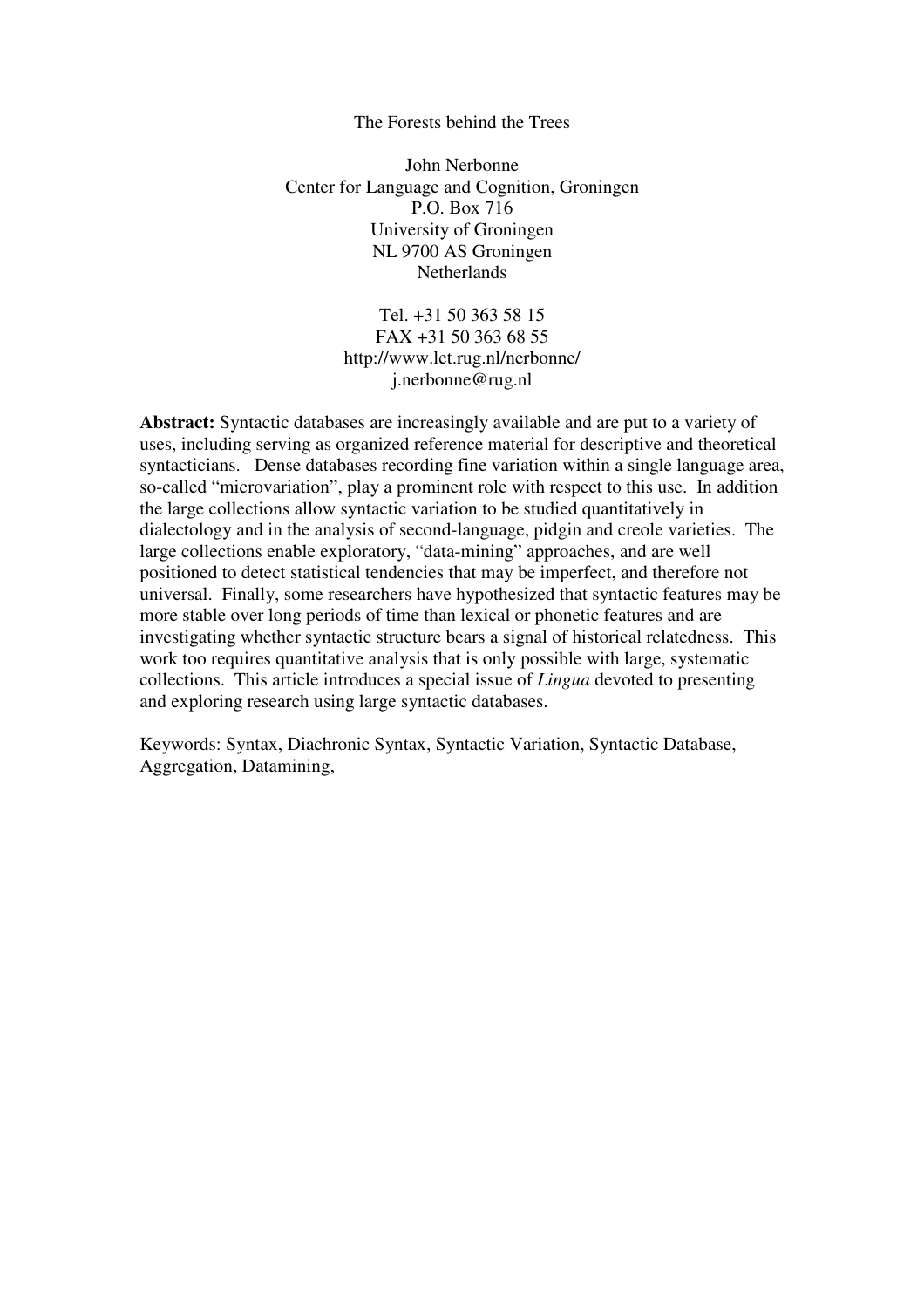#### **1. Introduction**

Syntactic databases are increasingly available and are put to a variety of uses. They serve as the organized reference material for descriptive and theoretical syntacticians, where both coarse-grained (typological) as well as fine-grained (microvariational) collections have their purposes. They provide the syntactic counterparts to traditional dialect atlases, which have concentrated on lexical and phonetic variation, thereby enabling studies in quantitative dialectology. Databases of syntactic properties in second-language, pidgin and creole varieties provide material for further variationist research, enable exploratory, "data-mining" approaches, as well as the analysis of statistical tendencies that may be imperfect, and therefore not universal. Finally, some researchers have hypothesized that syntactic features may be more stable over long periods of time than lexical or phonetic features and are investigating whether syntactic structure bears a signal of historical relatedness. This work too requires quantitative analysis that is only possible with large, systematic collections. This article introduces a special issue of *Lingua* devoted to presenting and exploring research using large syntactic databases.

The papers report on research enabled by the use of substantial collections of syntactic material, with various sorts of research questions being asked from theoretical syntax, typology, historical linguistics, dialectology and variationist linguistics, and using various sorts of collections, some further instantiations of the typological collections, others inspired by dialectological atlases and yet others—the majority—designed for particular studies. We report on a range of collections and uses here, emphasizing the novel sorts of research that has been done, and in particular those with a perspective that requires the large data collections.

A great deal of syntactic theory has been developed from rather little data, intuitively judged with respect to its well-formedness, and involving almost no formal organization. This has been a regular cause for comment and concern, most of which revolves around discussions about the reliability of intuitive judgements (Schütze, 1996), and not on the narrowness of the empirical base. Students of syntax are taught to "think in trees" for the field emphasizes the methods of analyzing individual sentences, phrases and constructions. But evidence is mounting that intuitions may fail to consider the range of uses of a construction, thereby rushing to negative judgments (Bresnan, 2007).

The narrow empirical base is also at odds with the one long-standing explicit goal of syntactic theory, the characterization of what is syntactically possible in human language. Accordingly, two papers in the current special issue focus on the opportunities for theoretical syntax which exist once one begins to exploit large collections, Barbiers's paper on theoretical benefits accruing to the use of a Dutch database of microvariation, and Zwart's on "data-mining" a broader collection of syntaxes. Zwart's paper uses a "typological" perspective which has always been broader that that of syntactic theory (Comrie and Smith, 1977; Comrie, 1989), and has long advocated the use of larger collections of data. In both cases the database of syntactic information allows the research to easier access to data which is then analysed in a standard fashion. In some sense these papers go against the grain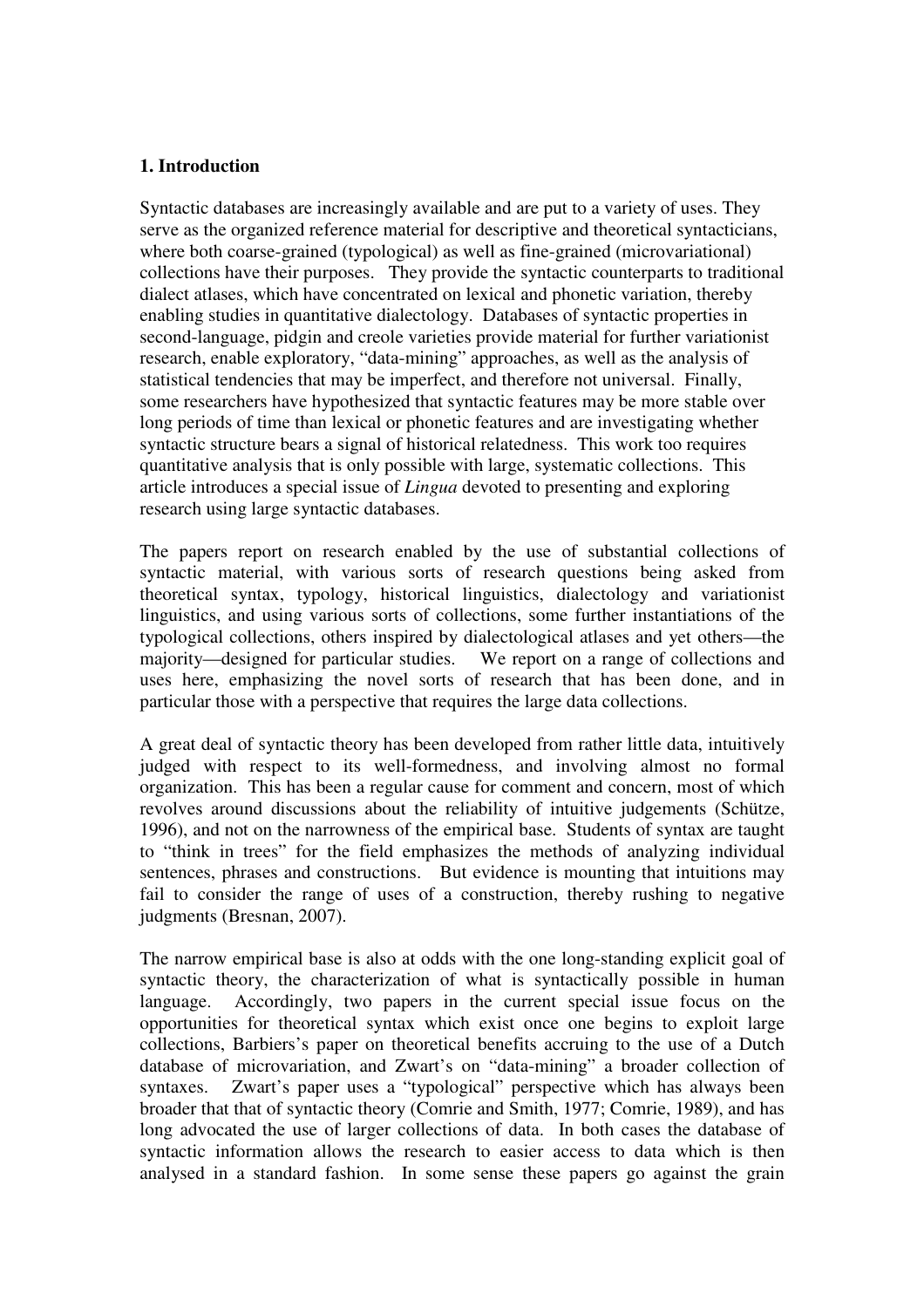suggested by the saying "you can't see the forest for the trees", but trees are interesting in their own right, and what could be better place than forests to find them? Further, in both cases the authors are concerned with the *range* of possible syntactic constructions, and look therefore beyond the analysis of single constructions.

Spruit, Heeringa and Nerbonne use the same database as Barbiers, but approach it from a dialectological perspective, noting that geographic coherence is every bit as influential in syntax as in phonology or the lexicon. They go on to ask whether the geographic influence follows the same paths in syntax as it does in pronunciation and vocabulary. Szmrecsanyi and Kortmann also pose variationist questions in examining a collection of English varieties from around the world, asking about their natural division into classes of varieties, and also which syntactic variables characterize the natural classes they find. These two papers both ask questions about the properties of the aggregate collection, essentially the range of variation in it, whether there are relative clusters of similar varieties, and what defines these linguistically. So it is fair to say that both focus on the properties of forests rather than those of trees. Both of these papers, like the historical ones (below), would be inconceivable without extensive computational support. Not only is the data digitized, but the analytical procedures, the statistical analysis of the results and their visualization all require significant processing.

Dunn turns to a syntactic database in his work in historical linguistics on Island Melanesian because phonological and lexical evidence of shared Papuan history is scarce, and Longobardi and Guardiano postulate that syntactic features are more resistant to change than the other linguistic features more commonly used in historical analysis. Their program is to add to the techniques of historical reconstruction in linguistics, which rely primarily on phonetic and morphological evidence. The fact that they both deal with large, digitized sets allows them to exploit novel computational tools for inferring historical developments. Like the variationist investigations, the historical ones examine an aggregate of languages in an attempt to infer a shared history. They make sense only at a high level of aggregation.

The present collection is not representative of all ongoing work on large syntactic collections, in particular that on corpora, both annotated and unannotated. We admire this work but find that there are enough fora. Appeals to the web as a source of data are becoming commonplace, and indeed result in striking insights (Bresnan, 2007), while very exciting syntactic work is being carried out using automatically parsed corpora (Bouma, 2008) and tools are being developed to support linguistically informed search in large corpora (Bouma and Kloosterman, 2007). This line of work already has its own series of *International Workshop on Treebanks and Linguistic Theories*. The sixth was held December 7-8, 2007 in Bergen, Norway (http://tlt07.uib.no/), and the eighth has been announced for Jan. 23-24, 2009 in Groningen (http://www.let.rug.nl/tlt/). The new journal *Corpus Linguistics and Linguistic Theory* is also focused on just this juncture.

We provide a brief preview of the papers in the rest of this introduction.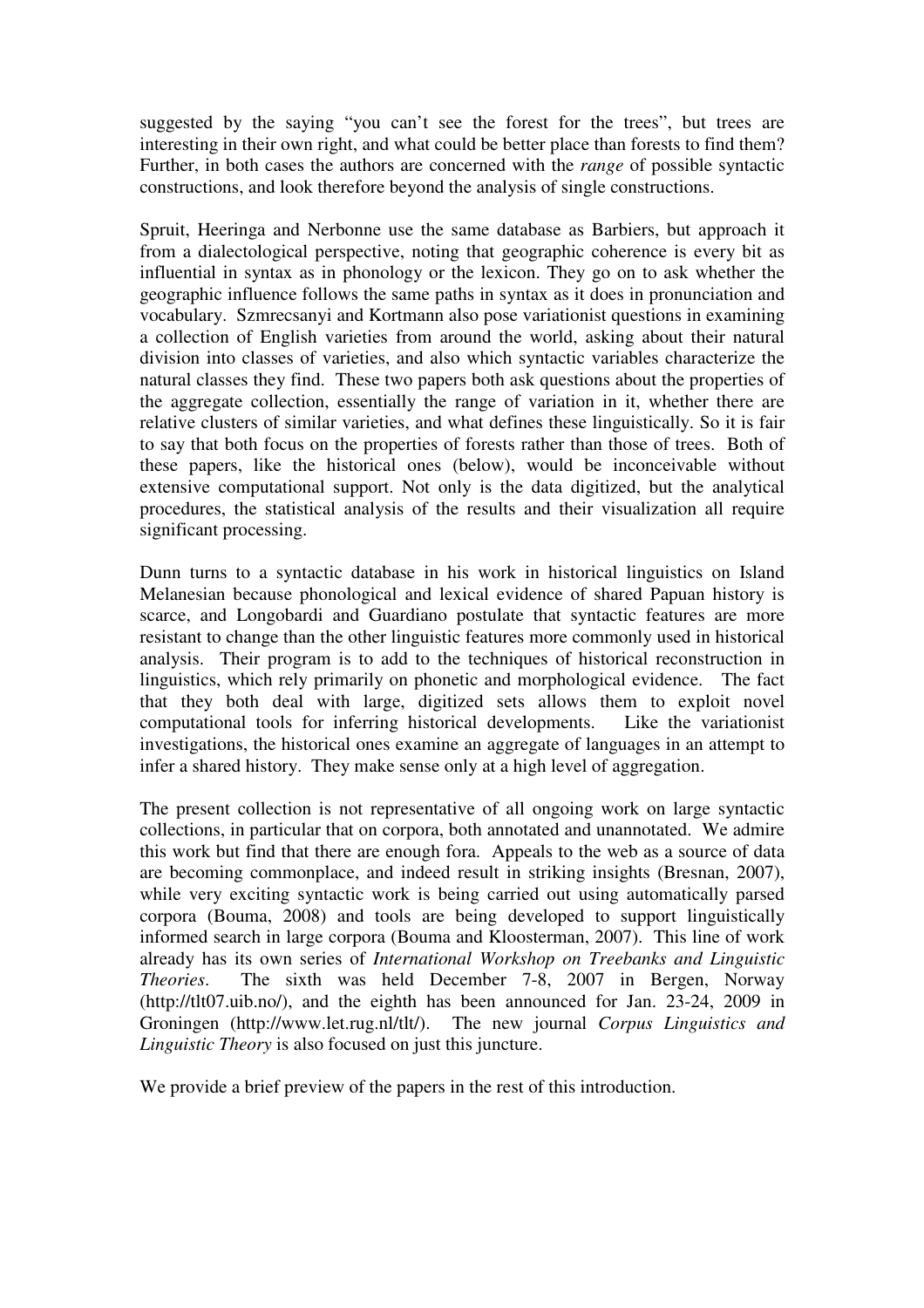# **2. The Papers**

#### **2.1 Typology and Syntactic Theory**

"Relevance of typology to minimalist inquiry" by Jan-Wouter Zwart proceeds from the minimalist program (MP, Chomsky 1995), and finds that his research benefits from the organized access to a large collection of data. Zwart sees an opportunity to extend the usual narrow empirical base of theoretical grammar, which normally consists of few intuitive judgments of grammaticality, while he makes use of information on 214 languages, many of which are genealogically unrelated, in the tradition of typology (Comrie 1989, Dryer et al., 2003). As we shall note below, Barbiers uses a dense set of varieties, involving many very similar dialects, while Zwart's collection is more comprehensive and involves dozens of unrelated language families.

Syntax clearly deals with ordered sequences of words at some level, but MP explains some aspects of order on the basis of the interface between the structure-building module and a phonological module. Given this background, Zwart asks whether the order sensitivity is also present in the structure-building operation Merge. The issue is difficult to address because 'order' is understood abstractly, *not* as concerning the succession of words as pronounced or written (which words come earlier and which later), but rather as concerning the status of the input elements once Merge has applied. Normally the input elements remain recognizable even after the merger has been effected, so Zwart then asks whether the two elements have the same status with respect to subsequent syntactic operations. If they do, then Merge may be said to produce unordered output. If one input has a distinguished status, this is equivalent to construing the output as ordered.

Given how abstract the research question is, any answer would seem to require extensive preliminary analysis and consideration of a large range of alternative analyses, some potentially quite complex, and these are not the sorts of activities which benefit immediately from access to a large data collection.

But Zwart sets his sights on coordination, focusing in this paper on symmetric structures, and avoiding structures where order follows from temporal succession (*He came in and he sat down*) or a causal relation (*He won the game and the match*). Coordination is an interesting choice as one would imagine the subparts of coordinate structures to *more* like each other in grammatical status than the subparts of other grammatical structures, and not the easiest choice if one wishes to demonstrate that grammatical structures are ordered in the relevant sense. But Zwart examines the 214 languages in his sample, and shows that while one finds both medially conjoined [ $\alpha \& \beta$ ] (where the ampersand represents the coordinating conjunction), as well as the finally marked [ $\alpha \beta \&$ ], nonetheless, all the apparent examples of medial conjunction are in fact best analysed as finally marked, i.e. [ $\alpha$  (&  $\beta$ )] rather then [ $(\alpha \&) \beta$ ]. He provides evidence for this in the form of alternative expressions. For example, English is superficially medially conjoined, but if conjuncts are separated, then the conjunction is invariably expressed with the second element, and never with the first, thus *I saw Bill yesterday[… and Dave]* but never *\*I saw [Bill and …] yesterday Dave.*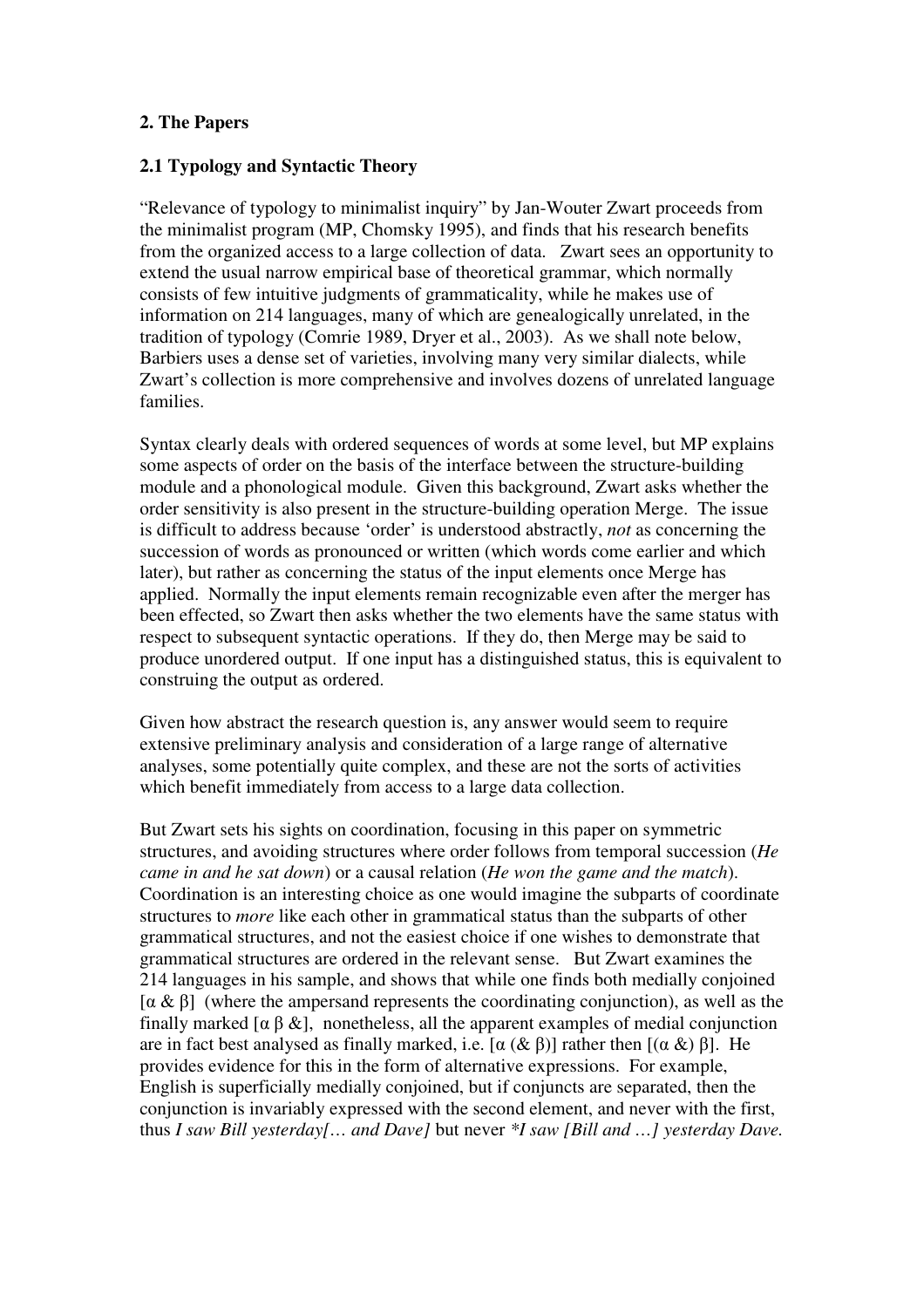The paper nicely illustrates how a sharp theoretical question can lead to empirical questions and novel empirical results. Because the empirical question fortunately did not require a great deal of preliminary analysis or attention to a large range of analytical options, it could be answered on the basis of a substantial reservoir of syntactic information.

# **2.2 Microvariation**

Sjef Barbiers shares Zwart's theoretical perspective, the Minimalist Program (MP, Chomsky 1995), from which he examines the hypothesis that minor syntactic differences can cause substantial syntactic variation in his contribution, "Locus and limits of syntactic microvariation". He evaluates this hypothesis based on four case studies, involving complementizer drop, ONE-insertion, strong reflexives and doubling in Wh-chains, using material from the *Syntactic Atlas of the Netherlandic Dialects* (SAND), a database comprised of information on 100 syntactic variables at 267 sites, also used by Spruit et al. (this volume). As a theoretical syntactician, Barbiers is intrigued by dialect variation for two reasons: first, because it is controlled variation, where many syntactic variables remain constant, and second, because it exposes syntactic theory to challenges it does not face when the primary data is the intuitive judgments of the investigator. With respect to the latter, Barbiers notes that a number of the criticisms that have been levelled at methodology in generative syntax are successfully met using dialectological methodology.

The sorts of analyses the author develops are like those developed by other MP syntacticians, and in that respect the paper does not present a radical break with earlier work. But the paper underscores the value of the large and dense data collection with hundreds of rather comparable varieties of Dutch, even for very abstract theoretical work.

Barbiers works within the MP postulate that grammars (rule systems) are (largely) universal so that differences in syntax distributions reflect underlying lexical differences and superficial phonological differences. There are varieties of Dutch in which three elements can appear at the beginnings of embedded questions, an interrogative pronoun, followed by an interrogative complementizer, and finally followed by a general complementizer:

|                                       |  |  |  |  |  | Vertel niet <b>wie of dat</b> ze geroepen hebben. |      |
|---------------------------------------|--|--|--|--|--|---------------------------------------------------|------|
|                                       |  |  |  |  |  | tell not who if that they called                  | have |
| 'Don't tell me who they have called.' |  |  |  |  |  |                                                   |      |

Barbiers sees this as reason to postulate that the general grammar underlying all the SAND varieties allows three positions at the beginning of the subordinate clause, and then asks: what must the lexical properties of these words be in order to explain the range of data in the atlas. Focusing on the question of why one or both complementizers may be left unpronounced, Barbier appeals to recoverability: a lexical element can be silent if its morphosyntactic features are a subset of the features of a locally available lexical element. As Barbiers notes, without the large syntactic database, the empirical basis of this work would be thin, and the conclusions tenuous.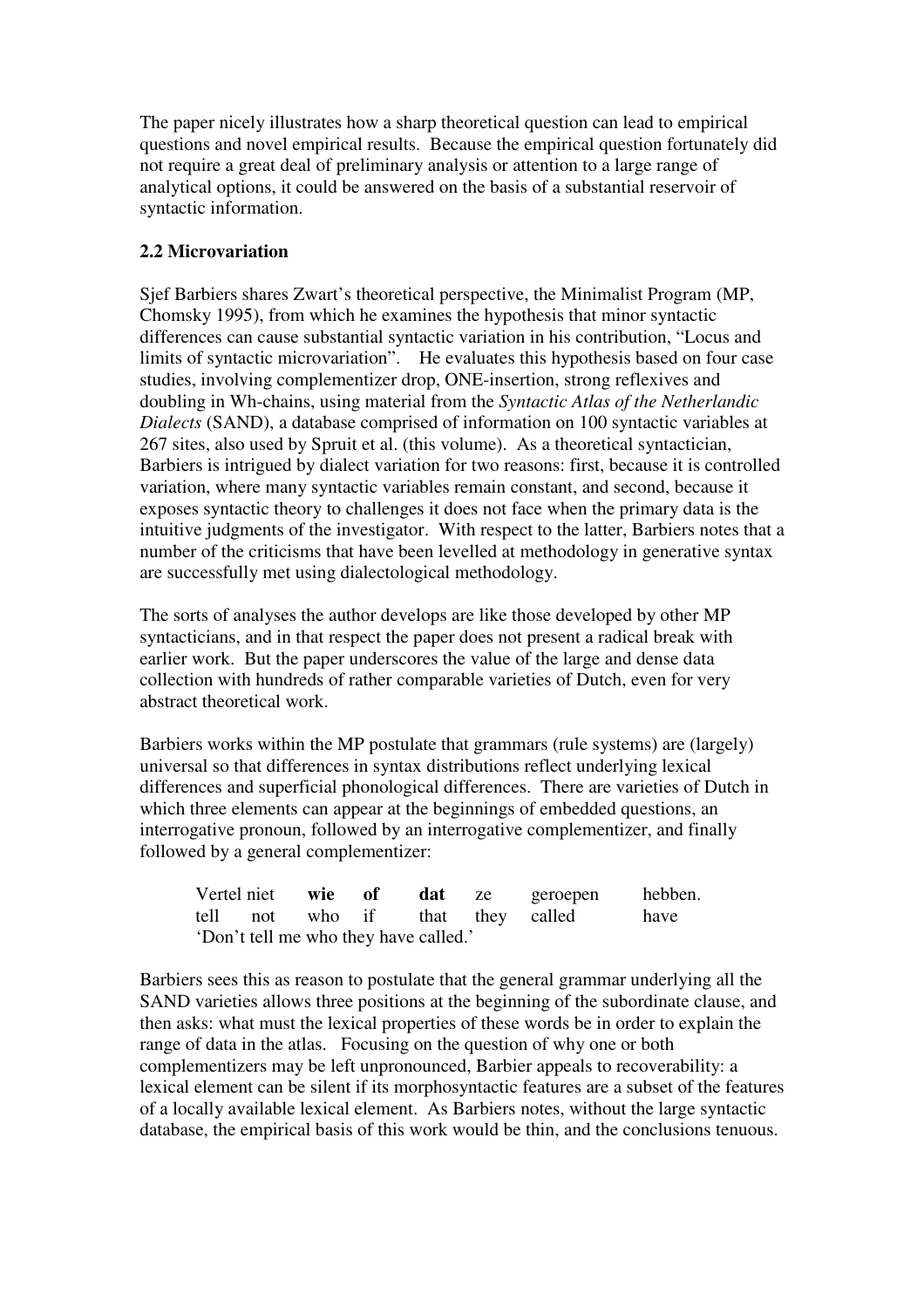The examination of ONE-insertion, or common noun phrase anaphora (the analogous English construction is seen in *a blue one*), likewise leads to an analysis where crucial lexical items must vary in order to explain the syntactic variation, as does an analysis of questions in which elements of embedded clauses are questioned, sometimes leading to multiple interrogative pronouns in single sentences. The case of the reflexives is likewise amenable to a lexical analysis, but requires that crucial lexical properties themselves conform to syntactic principles. In this case as well, Barbiers illustrates how insightful it is to compare minimally different ranges of syntactic behaviour, i.e. the dense concentration of variability present in the dialect syntax atlas.

Barbiers closes with a speculation that the detailed work with the varieties is likely to turn up cases in which some of the possibilities licensed even by the best analyses are not instantiated, and indicates that he would be willing in such a case to draw a distinction between ungrammatical and unrealized options. He suggests that this is analogous to noting that some phonotactically well-formed sequences may be uninstantiated.

# **2.3 Dialectology**

"Associations among linguistic levels" by Marco Spruit, Wilbert Heeringa and John Nerbonne examines the geographic structure in the Syntactic Atlas of the Netherlandic Dialects (SAND), a database comprised of information on 100 syntactic variables at 267 sites. Spruit (2005) showed that syntactic variation shows roughly the same degree of geographical cohesion that lexical and phonological variation shows, rather to the surprise of some syntactic theorists, who expected to see the structural constraints in syntax to be so dominant as to mask whatever geographic coherence might be present. Heeringa (2004), working with a phonological atlas, measured the degree to which pronunciation differences are associated with geographic distances. Since the same collection included lexical variation, that was estimated as well for the current paper.

But differences in syntax, pronunciation and lexis can each correlate with geography without it being the case that they genuinely correlate with each other. Naturally one expects to see a certain degree of superficial correlation, but once one corrects the superficial correlations for the intervening variable, geography, one sees whether what remains is of interest. It could be the case for example, that lexical variation is dependent on livelihood, agricultural vs. manufacturing. If there are then geographic tendencies with respect to these livelihoods, then lexical traces are likely to be found geographically as well. If pronunciation or syntax follows other lines, perhaps confessional or educational, then we might find that correlations among the linguistic levels largely vanish once one controls for geography.

Spruit et al. note that most linguists would agree that lexical variation is most volatile, since, after all, new words are added to languages daily. They would likewise agree that the lexical level shows the least structural cohesion, while there have been conjectures that syntax and phonology may be structurally interdependent. That conjecture predicts that the phonology-syntax correlation should be higher than either of the correlations involving the lexicon. The authors therefore ask whether syntax and pronunciation more strongly influence one another than either—taken separately—influences or is influenced by lexical distance.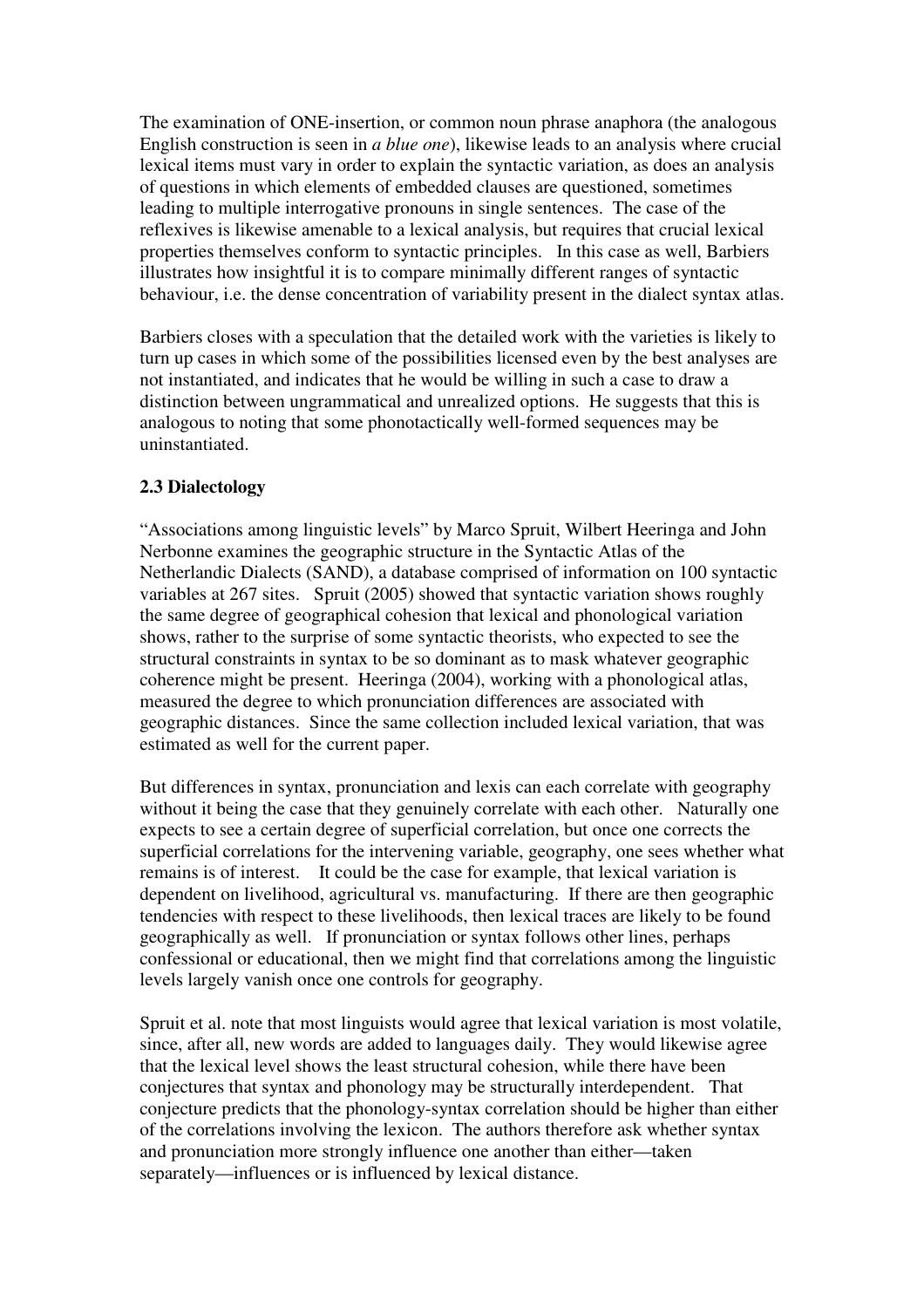From a second, social point of view we are reminded that when we "explain" linguistic variation on the basis of geography, we are in fact operationalizing a variable which we might better call 'social distance' (or 'inverse social closeness') in a convenient, measurable way. If we add to this the plausible assumption that there are *no* strong structural ties between any two of the linguistic levels, something the authors regard as a reasonable null hypothesis, then we are still interested in the residual correlations between the linguistic levels as indicators of the degree to which simple geographic distance is not doing its job of operationalizing (the inverse) of social contact. Then, if there are significant correlations among different levels, beyond those geography can explain, and especially if these are at roughly compatible levels, we should conclude that extralinguistic, non-geographical influences were at work.

These questions clearly require large collections of syntactic (and other) material. Given the well-known noise in dialectal data, it simply makes little sense to attempt answers on the basis of the behaviour of a small number of variables. Indeed, before the development of large data reserves and good quantitative techniques, we submit that the Spruit et al. paper would have been impossible.

# **2.4 World Englishes**

Benedikt Szmrecsanyi and Bernd Kortmann's paper "The morphosyntax of varieties of English worldwide: A quantitative perspective" analyses the spoken English varieties described in the recent *Handbook of Varieties of English* (hence HVE, Kortmann et al. 2004), the first large-scale comparison of the varieties of English morphosyntax. It compares 46 varieties on the basis of 76 non-standard morphosyntactic features. Unlike the SAND database analyzed by Spruit et al. (this volume) the HVE contains information on non-native and pidgin and creole varieties, and each feature was recorded in each variety as frequent, infrequent, or undocumented.

Szmrecsanyi and Kortmann are particularly interested in whether features may be classified as "vernacular universals", which Chambers (2003) hypothesized to be common to native and non-native varieties, and in particular to the English of secondlanguage learners, and to pidgins and creoles. They contrast Chambers's categorization with Mair's (2003) notion of "universals of new Englishes", features common to post-colonial varieties. As a first result, they note that while there are *no* absolutely universal features (underscoring the need for the broad empirical base they proceed from), several features nonetheless occur in over 80% of the database's varieties.

Particularly innovative in Szmrecsanyi and Kortmann's piece is the use of exploratory statistics in investigating relations among features. So they examine all of the nearly 3,000 potential equivalences among features, i.e. pairs of features that are always either both present or both absent in a given variety. For example, *ain't* may be both a negated form in the paradigm of *be* (*he ain't heavy*), but also in the paradigm of *have* (*he ain't got a dime to his name*). They likewise examine all of the nearly 6,000 implicational relations, showing for example that *ain't* as a general negative auxiliary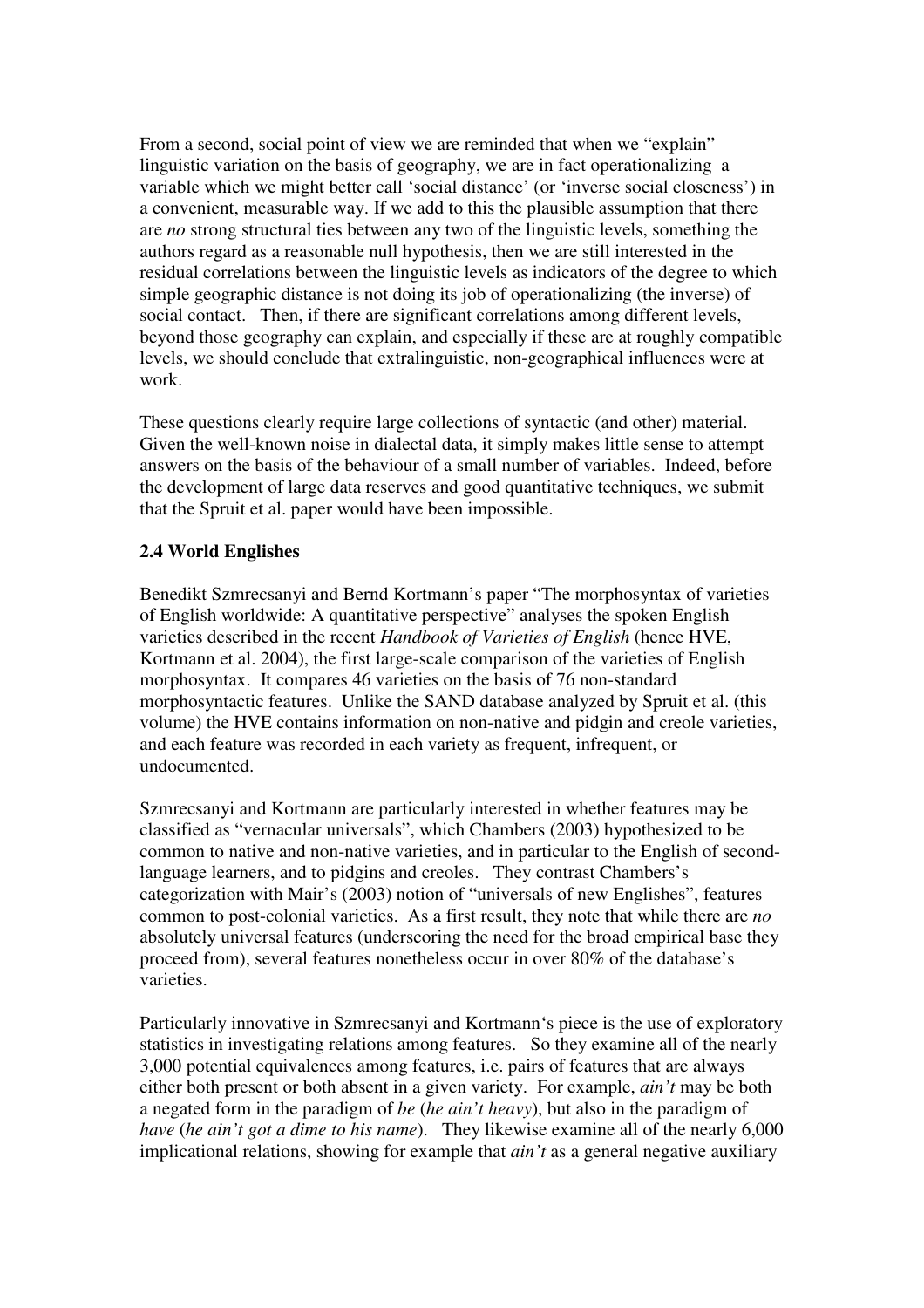(*he ain't know why*) only occurs where *ain't* is established as a main verb (in the *be* and *have* paradigms, just adduced).

The authors also examine the database at a high level of aggregation, using multidimensional scaling (MDS), cluster analysis, and principal component analysis (PCA) on all the features and all the varieties. This step in their paper is one of the clearest points in the collection where authors move from examining individual features to large sets of them – taking the step back from the trees to make the forest visible. The MDS result is striking in exposing three sorts of varieties, native English (L1) varieties, English spoken as a second language (L2), and pidgins and creoles (P/C). The L1 and P/C varieties are clearly distinct, and the L2 are intermediate, with overlap both with L1 varieties and with P/C's. The suggestion is that distinctions among L1, L2 and P/C varieties cannot be reduced to a simple set of diagnostic features, but rather rely on statistical tendencies among a large set of features. The cluster analysis also isolates a very clear P/C group, but fails to confirm the MDS finding of a split between L1 and L2.

Szmrecsanyi and Kortmann's application of PCA treats morphosyntactic features as instances and varieties as variables in an effort to see what might be common linguistically to the different sorts of varieties. In this case the L1 varieties were clearly distinct, and the authors make a good case that the first principal component distinguishes levels of morphosyntactic complexity and the second the degree to which varieties prefer analytic means of expression. They indicate how the different sorts of varieties are classified with respect to these two dimensions, and they close with remarks on the wisdom of combining the perspective of the high level of aggregation with that of detailed structural analysis and on the potential interest in exploring databases such as Kortmann et al.'s (2004) from an historical perspective.

# **2.5 Phylogenetics**

Michael Dunn's paper "Contact and phylogeny in Island Melanesia" begins with an historical puzzle. The languages of Island Melanesia (see the article for a map) fall clearly into two groups, with 90% of the languages belonging to the Oceanic subgroup of the Austronesian languages, which spread to that area about 3,000 years ago, while the remaining 10% are "Papuan" languages. All the analyses of the languages of the area indicate these two groups, but the indications are of two sorts. There is good linguistic evidence that the Austronesian languages share common ancestry, but the Papuan languages are more or less "the rest", with an uncertain genealogy. The standard methodology in historical linguistics is to look for shared cognates to prove relatedness, but there are few, and all are disputed. This of course makes the search for shared phonological innovations impossible. Are the Papuan perhaps distantly related to the Austronesian languages, or are they remnants of pre-Austronesian inhabitants?

Dunn et al. (2005) began therefore to investigate the structural—syntactic and morphological—similarities among the Papuan languages, adducing statistical evidence that the structural correspondences point to an ancient common ancestor. So in this case the syntactic database is used to research an historical question. The 2005 paper applied a "maximum parsimony" technique from biological phylogeny to infer a tree of relatedness with the fewest assumptions of structural innovation, and the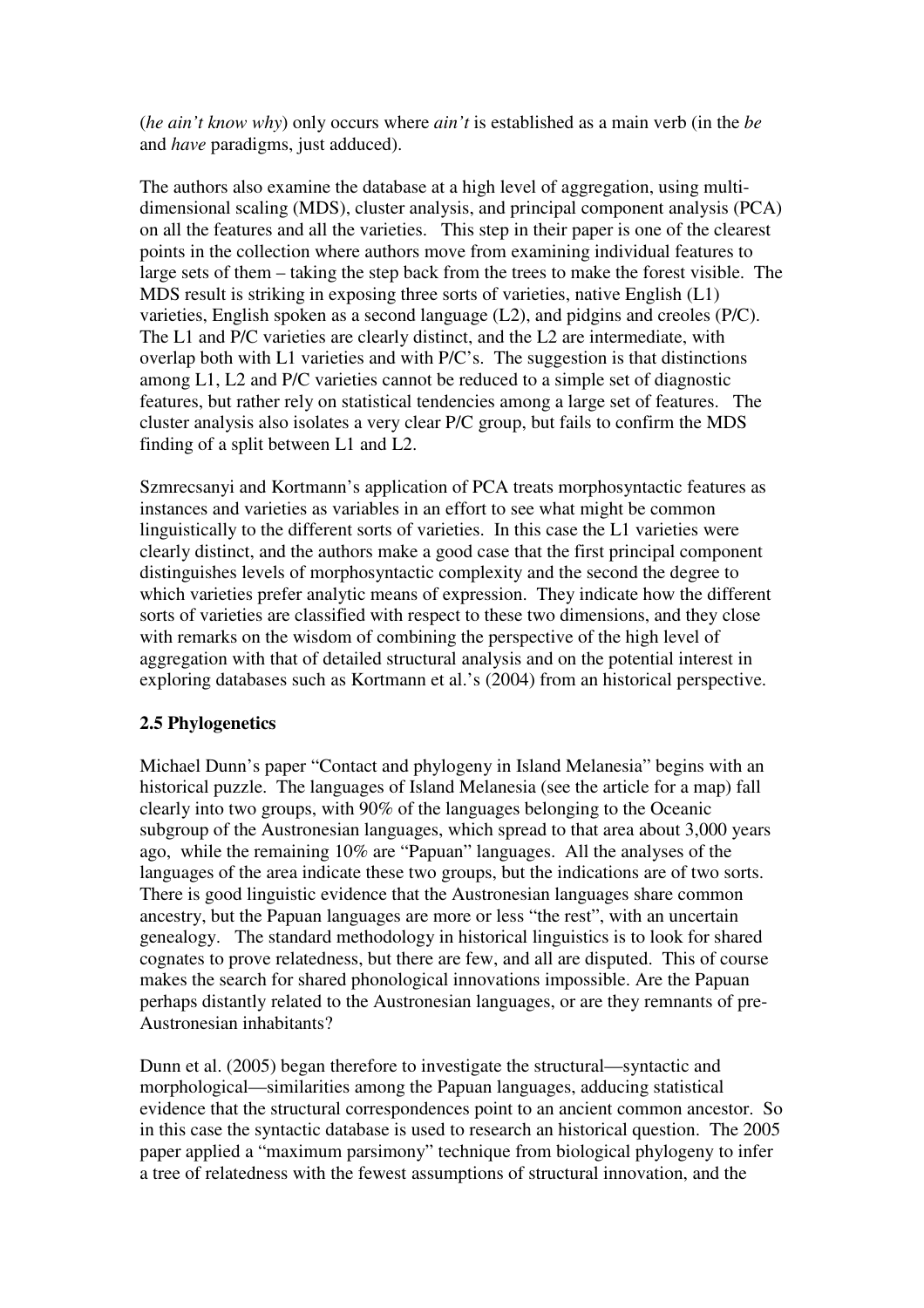paper provided evidence of distant relatedness for the Papuan languages—something that would not be possible without the syntactic database. But the maximum parsimony technique has been criticized for not proceeding from a model of evolution, and for not being statistically based, and therefore not able to assign confidence scores to hypotheses.

The present paper applies Bayesian phylogenetic inference, an alternative technical approach that has a rudimentary evolutionary model and also assigns confidence values to hypotheses. It is "Bayesian" in incorporating so-called "prior probabilities" to its estimates in this case some of the experimenter's hypotheses about the correct phylogeny. Bayesian techniques are very popular in many areas of quantitative linguistics (Nerbonne, 2007), and one service of Dunn's contribution is to lay out the fairly complicated Bayesian phylogenetic inference in understandable fashion. Given the rising popularity of phylogenetic inference in historical linguistics, many practitioners will wish understand the techniques in more detail, and this paper provides an excellent high-level sketch.

The competitor to phylogenetic explanation of shared traits is areal explanation, i.e., sharing through language contact. Like Spruit et al. (this volume) Dunn therefore examines his data from an areal perspective as well, showing that there is indeed a correlation between geographic distance and "structural distance", measured in the percentage of shared structural traits. Could it be that the Papuan languages borrowed so extensively from one another and from the Austronesian languages that we are effectively seeing an ancient *Sprachbund*? Of course it is not uncommon that historically related languages are geographically close, as well (Campbell, 1995) points out, so the mere existence of a significant correlation between geographic and structural distance is inconclusive. To choose between the two possible explanations, Dunn compares the structural-geographical correlations among the Papuan languages and among the Austronesian languages on the one hand and those between the "mixed pairs" of Austronesian-Papuan on the other, showing that the correlation among the latter is quite small. This suggests that the structural similarities among the Papuan languages are not the effect of contact in Island Melanesia. Dunn concludes that the structural similarities are most likely the result of common ancestry, while not ruling out that intensive ancient contact may also be the cause.

# **2.6 The Historical Signal**

Giuseppe Longobardi and Cristina Guardiano's "Evidence for syntax as a signal of historical relatedness", like Dunn's contribution, inspects evidence from a large syntactic database from the perspective of historical linguistics. As the authors note, scholars have viewed structural coincidence between languages as evidence of typological affinity rather than of historical relatedness. The authors deliberately examine syntactically more abstract levels than Dunn, taking inspiration from the study of evolution in biology. That study, too, began by using superficial traits as indicators, but progressed enormously once DNA was recognized as the basis from which to calculate differences and innovations. Longobardi and Guardiano look to the linguistic characterizations of Chomsky's "Principles and Parameters" program (P&P, Chomsky, 1981) as the most promising source of features with which to contrast languages. They note that the range of parameter values which P&P aims to characterize is intended to cover the entire range of possible human languages. Since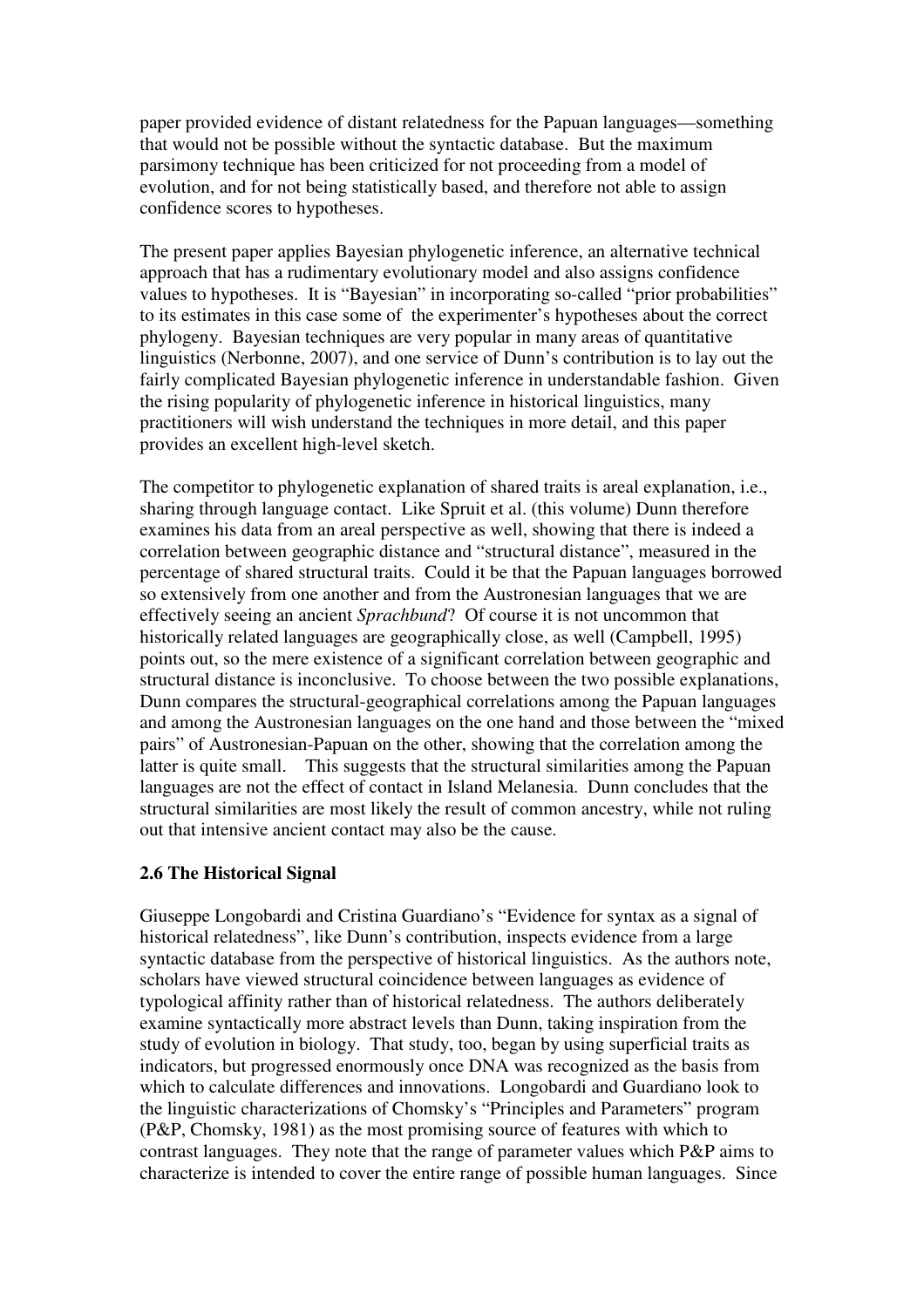parameters are intended to characterize the range of languages parsimoniously, they must also be independent of one another in principle, making them good candidates as evidence of relatedness (we are avoiding the discussion of statistical independence at this point).

Since the authors assume the correctness of genealogies inferred from lexical data, including pronunciation, they frame their research as asking the degree to which lexical and syntactic properties indicate the same historical developments. Newmeyer (2005) has explicitly denied that the evidence of lexical cognates and the evidence of structural coincidence point in the same direction.

While the P&P program has not developed to the point where the entire range of values is known for all parameters, the authors can still settle on a range intended to characterize the considerable variation in the syntax of determiner phrases (DPs, such as *the five green cars in the street*). They identify 51 binary parameters whose values they determine for a selection of 26 ancient and modern languages. The range of parameters includes agreement features such as number, gender, etc.; the status of demonstratives and determiners; adjectival and relative modification; the grammar of genitives (and of possessives); and the position of the head noun. The language sample chosen is largely known to be related (Indo-European), but it likewise includes languages known to be unrelated, in order to test the hypothesis that syntactic evidence will concur with lexical evidence of relatedness. The degree to which languages differ is estimated using the proportion of instantiated properties for which they differ.

Longobardi and Guardiano test their results by examining the measure of relatedness calculated by their procedure and comparing this to the linguistic relatedness which has been established by scholarship, noting a reasonable fit. As a second empirical test, they submit their data to analysis using a distance-based clustering technique from Felsenstein's PHYLIP package (Felsenstein, 2004). The fit is nearly perfect and the deviations are examined closely. As a final test they compare the syntax-based phylogeny to a lexically based one produced by McMahon and McMahon (2005), deriving a scatterplot showing a linear relationship between the lexical and syntactic measures for related languages (unrelated languages tend to obtain ceiling scores for both measures).

# **3. Looking Forward**

We take inspiration from other areas of inquiry in which the analysis of aggregate properties is recognized as contributing scientifically. Macro-economics deals with aggregates such as markets, supplies and prices, and infers from these the properties of individual workers, consumers and goods. Thermodynamics deals with aggregate properties of materials and predicts (mean) properties of molecules based on temperature. Cosmologists study the distribution of lighter isotopes as an indication of the more detailed workings of the big bang, and epidemiologists infer social behaviour in part based on the rate and extent of the spread of disease.

If we are to continue in this direction in linguistic research, we will need to acquire the appropriate techniques, especially quantitative analysis, and to adapt them for language analysis; note that the field is moving in this direction for other reasons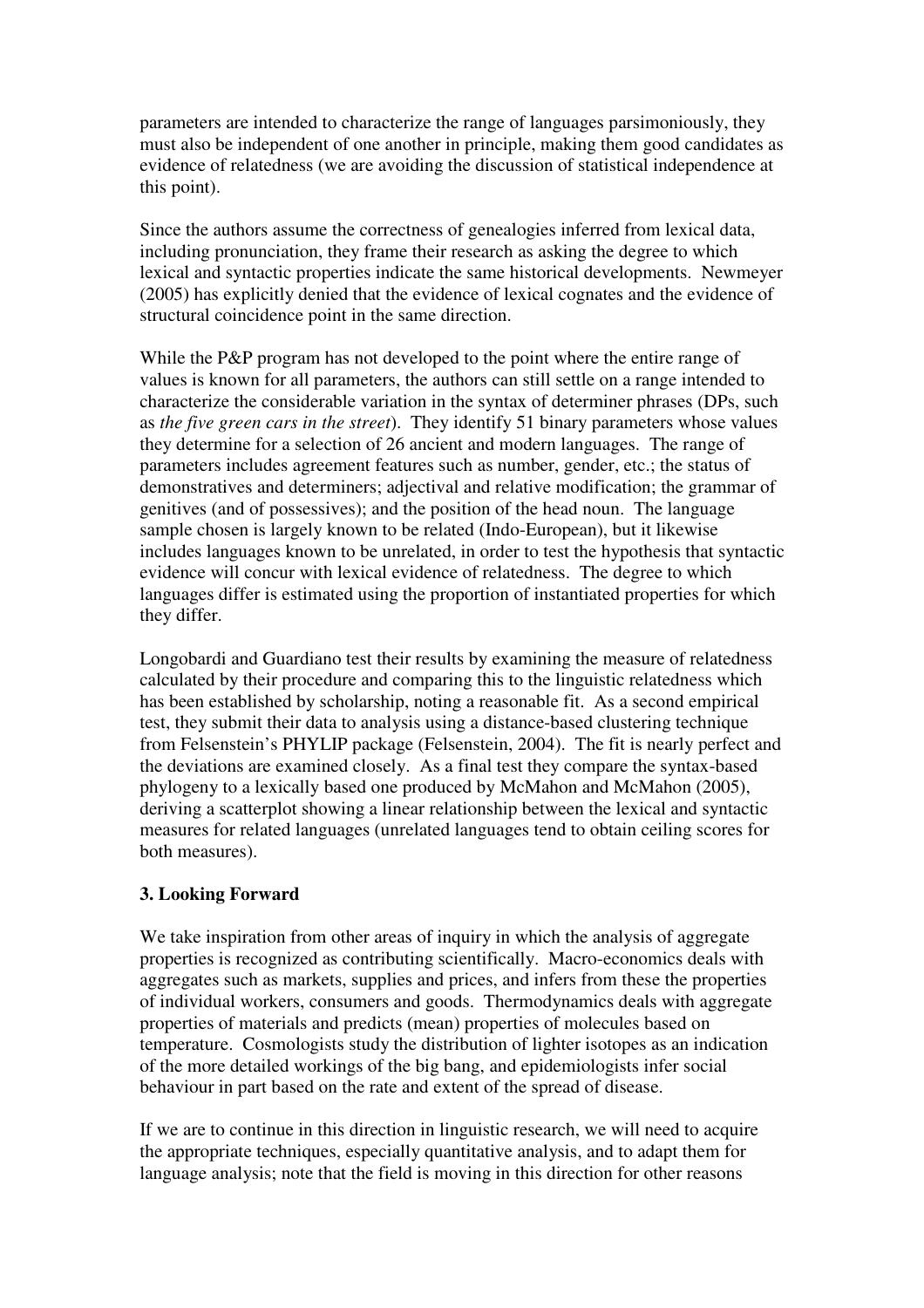anyway. More crucially, though, we will also wish to steward our data more professionally. There is already a shared methodology and an infrastructure for sharing corpus technology (see for example the Linguistic Data Consortium, http://www.ldc.upenn.edu/), but less so for structured linguistic databases. The advantage of relying on a structured database as opposed to drawing on raw corpus material (or, for that matter, on a loose collection of fieldworkers' notebooks) is, of course, that the former essentially organizes preliminarily analyzed linguistic data and thus can – by incorporating the results of time-consuming qualitative data analysis and retrieval – greatly facilitate our formulation and verification of higher-order generalizations. In short we need protocols and platforms for sharing structural databases, and we also need techniques for linking these to corpora.

The present volume shows where scientific advances are being made due to the availability of large syntactic data collections, but they also suggest many more avenues that might be explored. They suggest that we should turn to an aggregate perspective wherever genuine tendencies are not hard and fast rules – in these cases we need the aggregate perspective in order to obtain the statistics we need to confirm the tendency. This likely to be the case in studies of language contact, of language pathology, language acquisition, and perhaps wherever there is substantial variation in the sort of language studied.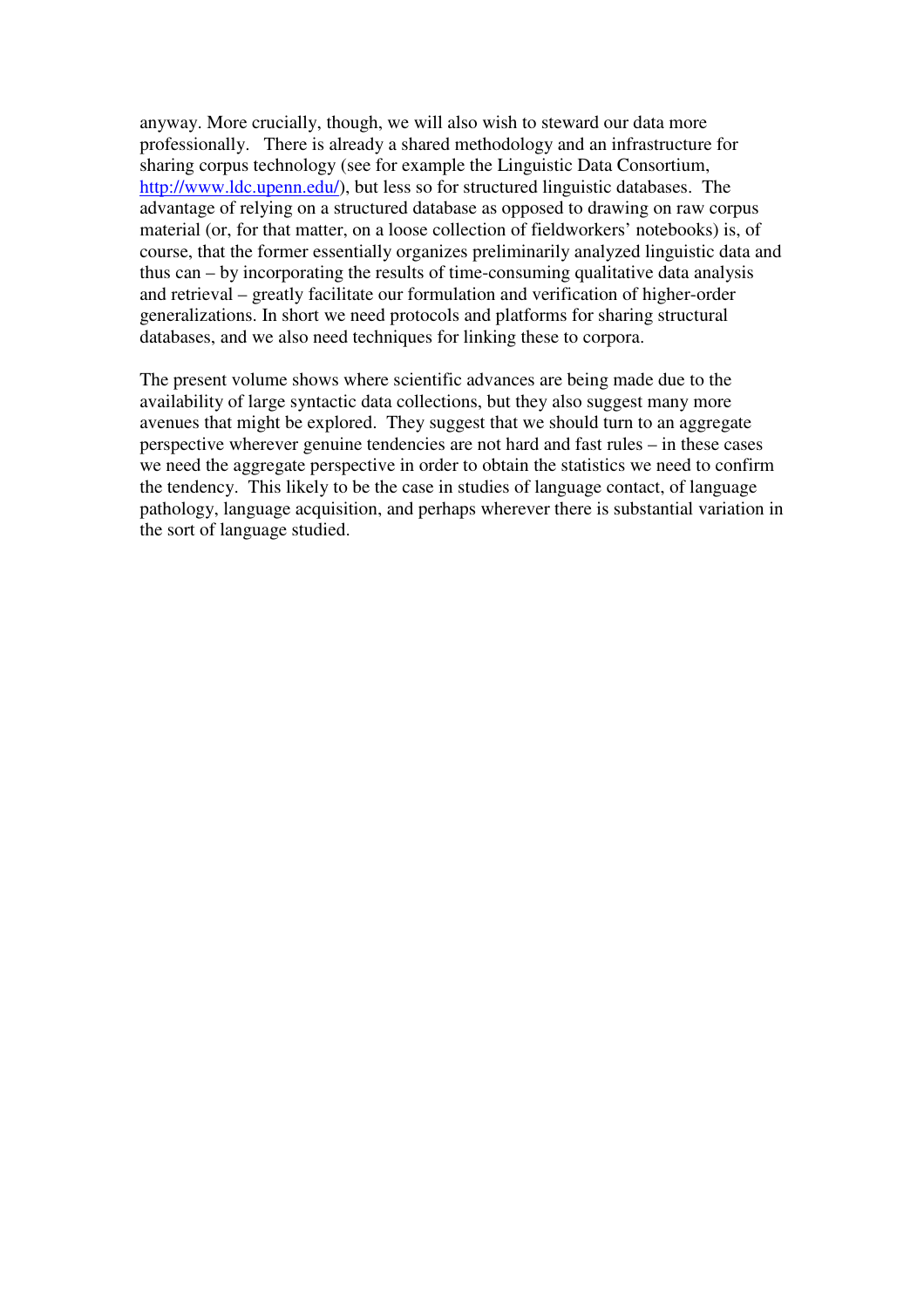#### **References**

- Bouma, Gerlof 2008. Starting a Sentence in Dutch: A corpus study of subject- and object-fronting. PhD thesis, University of Groningen.
- Bouma, Gosse, and Kloosterman, G. 2007. Mining Syntactically Annotated Corpora using XQuery. Proceedings of the Linguistic Annotation Workshop (ACL 07), 17- 24
- Bresnan, J. 2007 Is syntactic knowledge probabilistic? Experiments with the English dative alternation In: Featherston, S. and Sternefeld, W. (Eds.) Roots. Linguistics in Search of its Evidential Base. Berlin: Mouton De Gruyter, 75-96.
- Campbell, L. 1995 The Quechumaran hypothesis and lessons for distant genetic comparison. Diachronica XII(2), 157-200.
- Chambers, J. K., 2003. Sociolinguistic theory: Linguistic variation and its social implications. Blackwell, Oxford.
- Chomsky, N. 1981. Lectures on government and binding. Foris, Dordrecht.
- Chomsky, N. 1995. The minimalist program. MIT Press, Cambridge, MA.
- Comrie, B. 1989. Language universals and linguistic typology: Syntax and morphology. University of Chicago Press, Chicago. (1<sup>st</sup> ed., 1981)
- Comrie, B. and Smith, N. 1977. Lingua Descriptive Studies: Questionnaire. Lingua, 42:1-72.
- Dryer, M., Haspelmath, M., Gil, D, and Comrie, B. 2003. The world atlas of language structures. Oxford University Press, Oxford.
- Dunn, M., Terrill, A., Reesink, G., Foley, R., Levinson, S., 2005. Structural phylogenetics and the reconstruction of ancient language history. Science 309, 2072–2075.
- Felsenstein, J. 2004. Inferring phylogenies. Sinauer, Sunderland, MA.
- Heeringa, W., 2004. Measuring Dialect Pronunciation Differences using Levenshtein Distance, PhD thesis, University of Groningen.
- Kortmann, B., Schneider, E., Burridge, K., Mesthrie, R., Upton, C. (Eds.), 2004. A handbook of varieties of English. *2 vols.* Mouton de Gruyter, Berlin/New York.
- Mair, C., 2003. Kreolismen und verbales Identitätsmanagement im geschriebenen jamaikanischen Englisch. In: Vogel, E., Napp, A., Lutterer, W. (Eds.), Zwischen Ausgrenzung und Hybridisierung. Ergon, Würzburg, pp. 79-96.
- McMahon, A., McMahon, R. 2005. Language classification by numbers*.* Oxford University Press, Oxford.